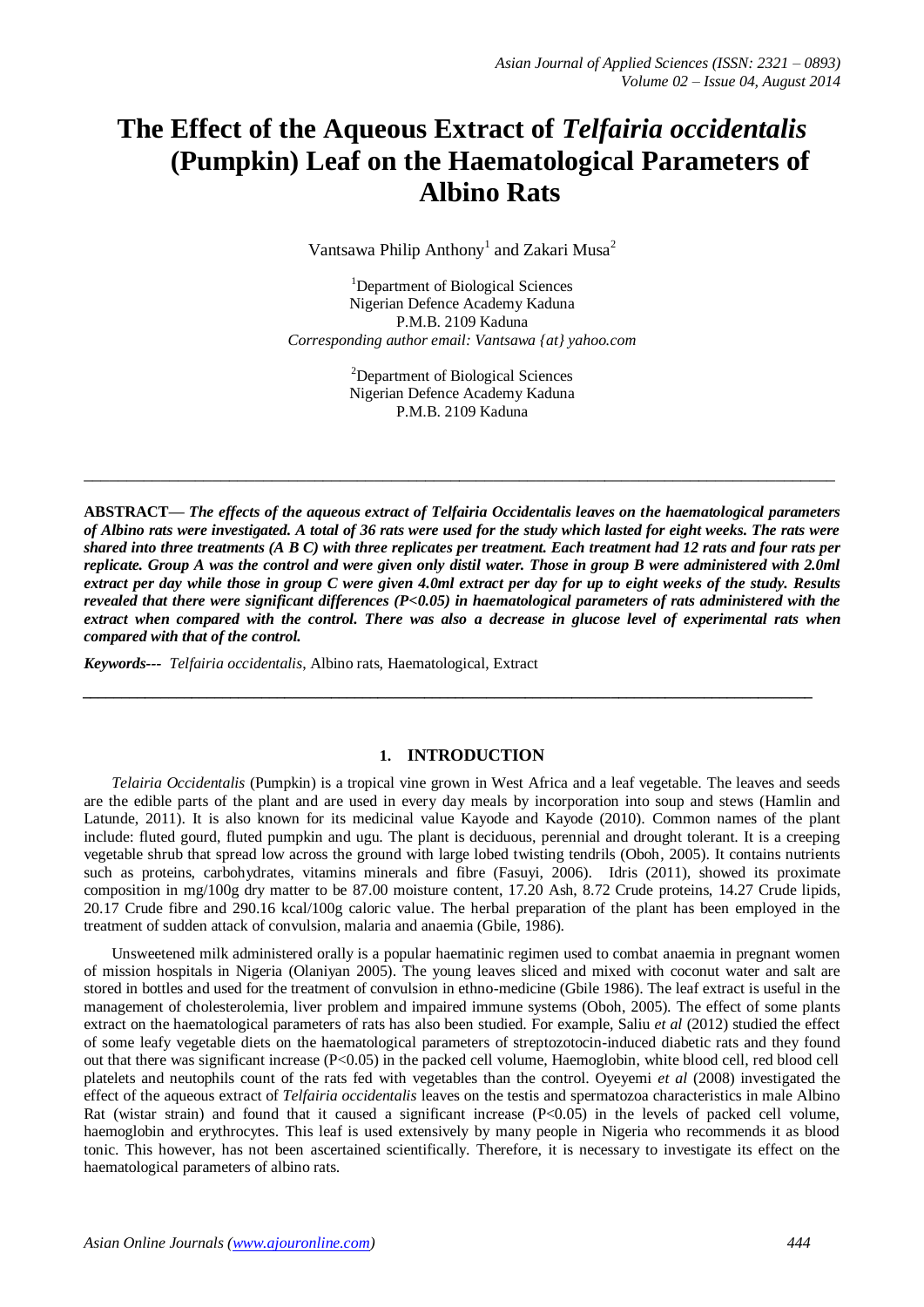#### **2. MATERIALS AND METHODS**

Thirty six (36) albino rats of approximately equal weights were obtained from veterinary Department of National Institute for Trypanosomiasis and Onchocerciasis Research Kaduna. The rats were randomly distributed into three experimental groups with three replicates per treatment. There were 12 rats in each group and four rats per replicate. Fresh leaves of Pumpkin "ugu" were shade dried to a constant weight and the dry leaves were grinded to form powder. 500g of the powder was soaked in five litres of distill water for forty-eight hours (48hrs). The mixture was sieved and the filtrate was evaporated in a water bath to dryness to obtain a solid extract. The extract was finally dissolved in the same quantity of normal saline water for further use.

Group A was the control and the rats in it were given only the normal saline water with no dissolved solutes. Group B was given 2.0ml/day of liquid extract via oral route for sixty days while group C was given 4.0ml/day for the same period. The haematological parameters were determined as follows: Blood samples were collected and centrifuged using the Haematocrift centrifuge for five minutes and the packed cell volume (PCV) was measured with Haematocrift reader. The concentration was measured using the cyano-methaemoglobin. Haemocytometer was used to determine the RBC and WBC. Blood glucose was determined by the glucose oxidase method using glucometer. All the values obtained were subjected to statistical analysis.

# **3. RESULTS**

The results of the effect of aqueous extract of *Telfairia Occidentalis* leaves on RBC, WBC, HB, PCV and glucose level of albino rat is given in table 1. The  $7.4 \pm 0.14$  value of RBC of rats administered with 2.0ml extract was significantly higher (P<0.05) than the value of  $6.9 +0.15$  observed in the control experiment. This represents 7.3% increase in RBC. Also there was 8.3+0.19 value for 4.0ml extract per day which represents 20.3% increase over the control. The WBC value of 10.2+0.17 and 11.3+0.19 for the 2.0ml per day and 4.0ml per day represents 64.5% and 82.3% increase respectively. This was also significantly higher  $(P<0.05)$ . The haemoglobin count also followed the same pattern since the values of 14.6+0.16 for 2.0ml per day increased to 15.4+0.20 for 4.0ml per day which represent 62.0% and 79.4% increase respectively. The PCV of rats treated with *Telfairia occidentalis* extract increase from 44.6+2.6 for 2.0ml per day to 49.0+1.6 for 4.0ml per day. This represents 22.6% and 35.0% respectively and this is significantly higher (P<0.05) when compared with the control. The blood glucose level however, dropped from 4.7+0.2 to 4.1+0.3 for 2.0ml per day and 4.0ml per day when compared with the value of 5.1+0.5 observed in the control. This represents 7.8% and 19.6% reduction.

## **4. DISCUSSION**

The increase in the haematological parameters seen in this study is consistent with the observation made by Alada (2000) when rats were fed with the air dried leaves of *Telfairia Occidentalis.* This may be due to the rich nutrient composition of the plant. Fasuyi (2006) observed that *Telfairia occidentalis* is rich in protein, fat, vitamin C and mineral such as Zinc, Iron, Calcium and Magnesium. Because of its richness in amino acids like lysine, methionine glutamine and histidine, it is a good haemopoietic factors that has direct influences on the production of blood (Ganong 2005). The leaf extract is useful in the management of cholesterolemia, liver problem and impaired immune systems (Oboh, 2005). These factors explain the reason for increase in blood parameters of albino rats with increase concentration of *Telfairia occidentalis*. The increase in the blood parameters is also an indication that plant leaves and other by-products could serve as feed supplements in the non- ruminant diets. This is in agreement with the work of Apata and Babalola (2012). The significant reduction in blood glucose level is due to the fact that vegetable plant possesses hypoglycaemic properties as observed by Abusharka (1994) and Olajide (1999). Hence it can be concluded that *Telfairia Occidentalis* is a blood tonic.

## **5. REFERENCES**

Abu-sharka M.N. (1994). Cases of hypoglycaemia in rats. Clin. *Exp. Pharm.* 12: 19-25.

- Alada ARA (2000). The haematological effect of Telfairia occidentalis diet preparation. *Afr. J. Biomed. Res.3(3): 185- 189.*
- Apata DF and Babalola TO (2012). The use of cassava, sweet potatoe and cocoyam and their by-products by nonruminants.
- Fasuyi A.O. and Nonyerrem A.D. (2007). Biochemical, Nutritional and Haematological implication of *Telfairia Occidentalis* leaf meal as Protein Supplement broiler diets. *Afri. J. Biotech 6(8): 1055-1068.*
- Ganong W.F. (2005). A review of Medical Physiology PP 496.499.
- Gbile Z.O. (1986). Ethnobotany, taxonomy and conservation of medicine plant Research in Nigeria PP 19-25.

Hamlin and Latunde-Dada (2011) Nutrition and Metabolism. *<http://www.nutritionandmetabolism.com/content/8/1/9>*